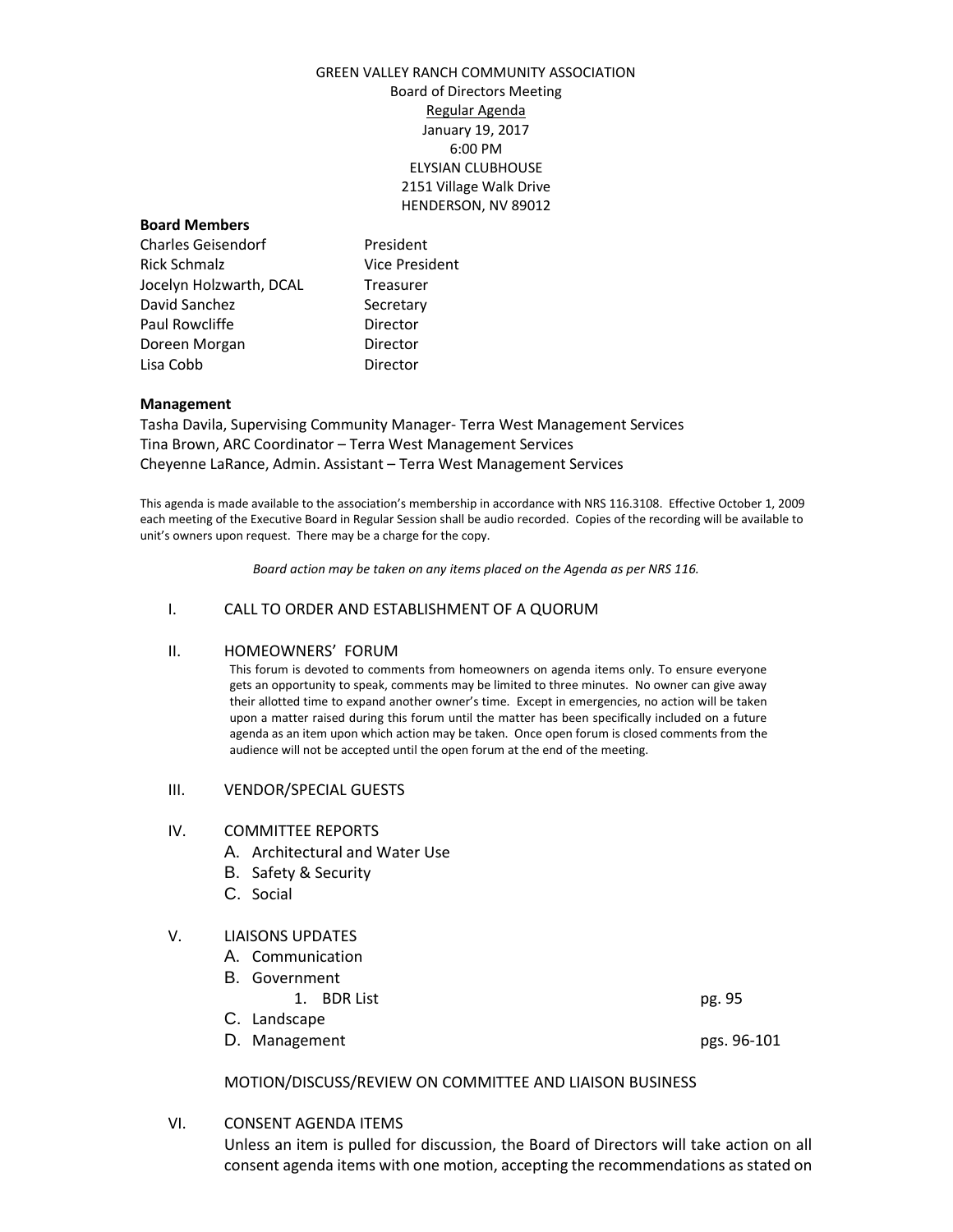the agenda item. To pull an item for discussion, please notify the Board President before action is taken on the consent agenda items.

| Α.           | Approval of Minutes - November 17, 2016             | pgs. 103-107 |
|--------------|-----------------------------------------------------|--------------|
| В.           | Approval of Minutes - December 8, 2016 Organization | pgs. 108-111 |
|              | C. 2015 Approved Landscape Proposals Report         | pg. 112      |
|              | D. 2016 Approved Landscape Proposals Report         | pgs. 113-114 |
|              | E. Acceptance of Financials -October-November 2016  | pgs. 115-126 |
|              | F. Review of Litigation Disclosure                  | pgs. 127-133 |
|              | G. Next Meeting - February 16, 2017                 |              |
|              | H. Annual Calendar – Draft                          | pgs. 134-135 |
| $\mathbf{L}$ | Priorities/Goals                                    | none         |
| J.           | Reserve Expense Report current from 6.16.16         | pgs. 136-137 |
|              | K. 2016 Pending Reserve Projects                    | pgs. 138     |
| L.           | 2017 Reserve Projects                               | pgs. 139-141 |
|              | M. Project Priority List                            | pg. 142      |

- VII. Open Sealed Bids Motion/Discuss/Review to approve management to open sealed bids
- VIII. FINANCIAL

A. Treasurers Report

# IX. UNFINISHED BUSINESS

- A. Enclave Req. Assistance Motion/Discuss/Review to approve/deny/postpone request from Enclave for assistance pgs. 144-149
- B. 2016 Audit and Tax Return Motion/Discuss/Review to approve/deny/postpone audit and tax return
	- 1. Bainbridge and Little pgs. 150-153
	- 2. Hilburn and Lein pgs. 154-157
- C. Phase 2 Wall repair and paint Motion/Discuss/Review to approve/deny/postpone the proposal to repair and paint Phase 2 walls

| 1. Intertex | pgs. 159-175 |
|-------------|--------------|
| 2. RSI      | pgs. 176-212 |

3. GB Group pgs. 213-223

# X. NEW BUSINESS

- A. Park Bid Legal Opinion Motion/Discuss/Review the legal opinion in regards to park bids **park bids** pg. 225
- B. Bella Vista ARC Motion/Discuss/Review to approve/deny/postpone the ARC application for installation of 55 plants, rock replenishment, installation of 6 trees and removal of 14 trees pgs. 226-246
- C. Pillar Caps/Wall repairs Motion/Discuss/Review to approve/deny/postpone the proposal from Intertex in the amount of \$13,055 pgs. 247-251
- D. Wall Repair Motion/Discuss/Review to approve/deny/postpone the proposal from Intertex for wall repair in the amount of \$4,593 pgs. 252-256
- E. Sidewalk Repairs Motion/Discuss/Review to approve/deny/postpone the proposal from Intertex for sidewalk repairs - \$3,768.00 pgs. 257-261

# XI. INFORMATIONAL/UPDATES

- A. Strawberry Hill Park
- B. Summerwood Park

# XII. HOMEOWNER LETTERS / REQUESTS